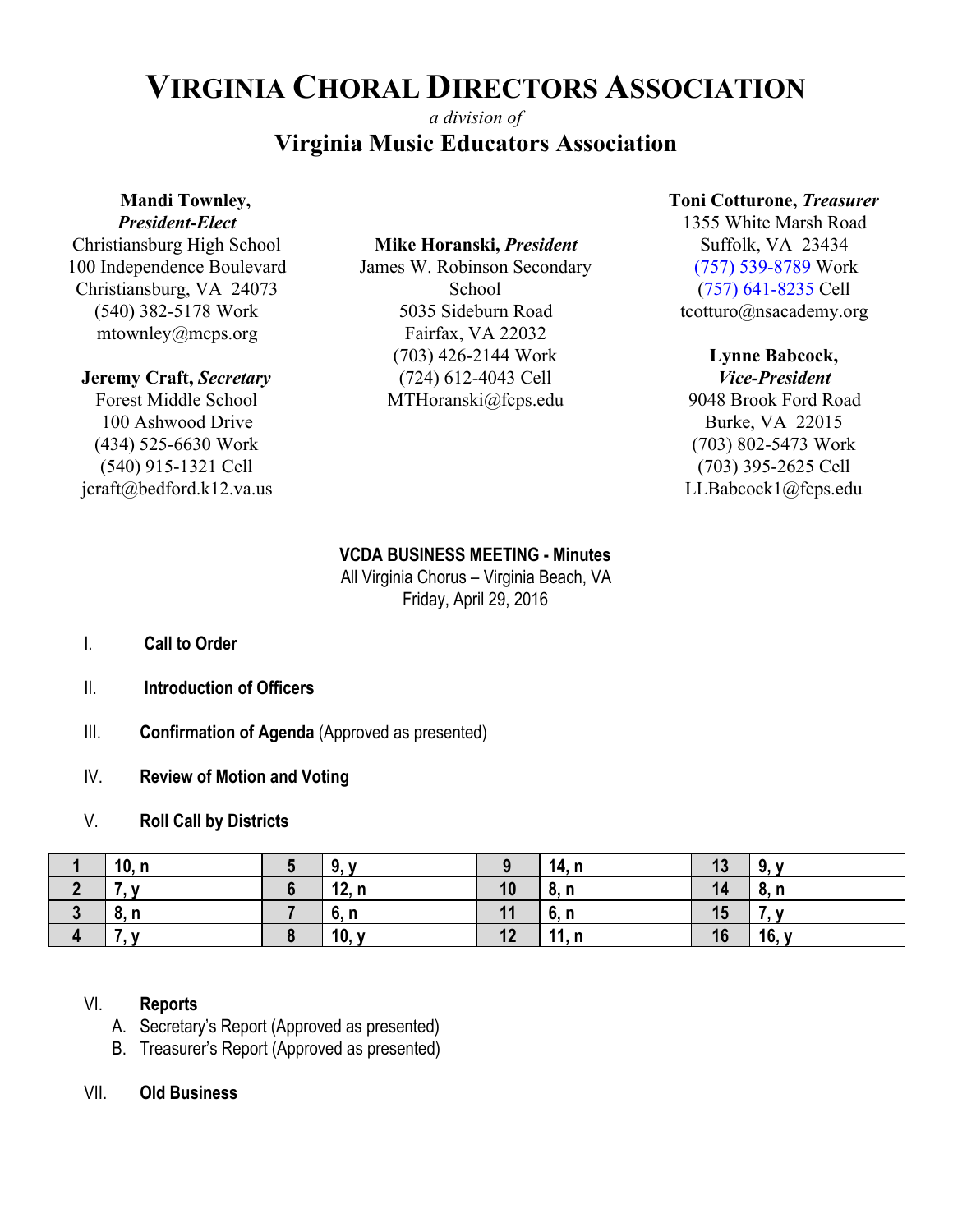# **VIRGINIA CHORAL DIRECTORS ASSOCIATION**

## *a division of* **Virginia Music Educators Association**

- A. VCDA Website Website design update.
	- a. Process continues working through domain names.
	- b. Literature Manual will be searchable, rather than using Excel spreadsheet.
	- c. Latest July 1 of the new website.
- B. ACDA Middle School Honors Choir Report Amy Moir
	- a. 9:30AM VA-ACDA meeting for All-VA Middle School chorus
	- b. VA-ACDA website continues to be updated regarding events
	- c. Location for 2017 Blacksburg, VA
- C. All-Virginia Chorus 2017 Mandi Townley
	- a. Location: Virginia Tech (Moss Arts Center)
	- b. Dr. Iris Levine (SSAA) Vox Femina
	- c. Dr. Christine Bass Temple University
- D. All-Virginia Chorus 2018, 2019 and beyond Combined Event with VBODA Update Mike Horanski
	- a. Location: Richmond, VA (Contracts pending)
	- b. Updates and additional specifics in the Fall VCDA meeting
	- c. Dates will be sent to District Reps in approximately a week (April 5- 7, 2018)
- E. **All-Virginia Chorus Audition Rotation and Committee Lynne Babcock**

Current Rotation:

"Danny Boy" (2016-17) "Shenandoah" (2017-18) "Whither Must I Wander" (2018-19) "Blow, Blow Thou Winter Wind" (2019-2020)

- a. Report from the committee provided by Lynne Babcock
	- a. "Where e're you walk" (2016-2017)
	- b. "She Walks in Beauty" (2017-2018)
- F. Assessment Rubric Updates Mike Horanski
	- a. Thank you to those who provided feedback regarding the rubrics
	- b. John Brewington is continuing to refine and revise, information provided at the June meeting
- G. Adjudicator Training Mike Horanski
	- a. The state leadership continues to refine the training process
	- b. Assignment deadline is June 1 for the final project
	- c. Uploading the audio file seems to be glitched at the moment. Communicate with Mike about how best to provide the audio file.
	- d. Another training will be provided the Wednesday prior to conference
- H. ACDA Voices United Conference Bill Podolski
	- a. Location: GMU (Fairfax)
	- b. August  $11 13$ 
		- i. Conductors
			- 1. Charles Bruffy
			- 2. Stan Engebretson (GMU DCA)
			- 3. Philip Silvey
	- c. Registration on the Voices United website will be going live soon!